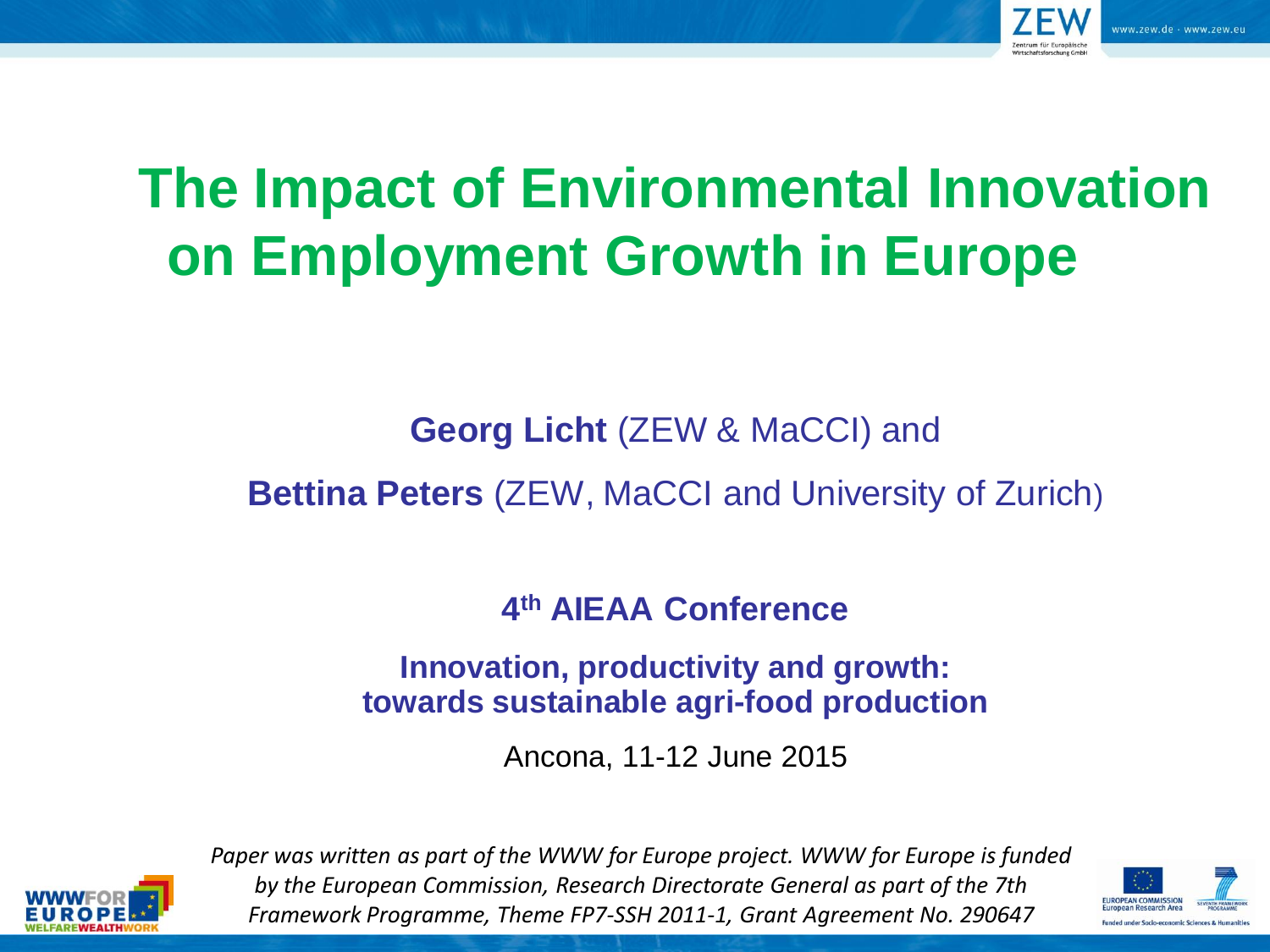



### **Motivation**

- Environmental innovations have been placed at the heart of the Europe 2020 strategy for smart, sustainable and inclusive growth and job creation.
- Eco-innovation Action Plan started in 2011 as part of EU2020
	- complements ambitions of the EU2020 Innovation Union and Resource Efficiency Flagship initiatives.
	- aims at boosting eco innovation by different instruments such as implementing new environmental policy legislations, developing new standards, subsidies for research in eco innovation, mobilizing financial instruments for eco innovation, fostering international cooperation or promoting European innovation partnerships.
	- environmental innovation not just as being crucial for a special industry but that all firms can and should become environmental innovators ("greening of all of the sectors")
- Environmental innovations are seen as key for Europe's economy to adjust to environmental and resource constraints.
- In addition to its environmental benefits, policy hopes that green innovations could provide an important contribution to strengthen the competitiveness of firms and, consequently, to the preservation or creation of *new* jobs.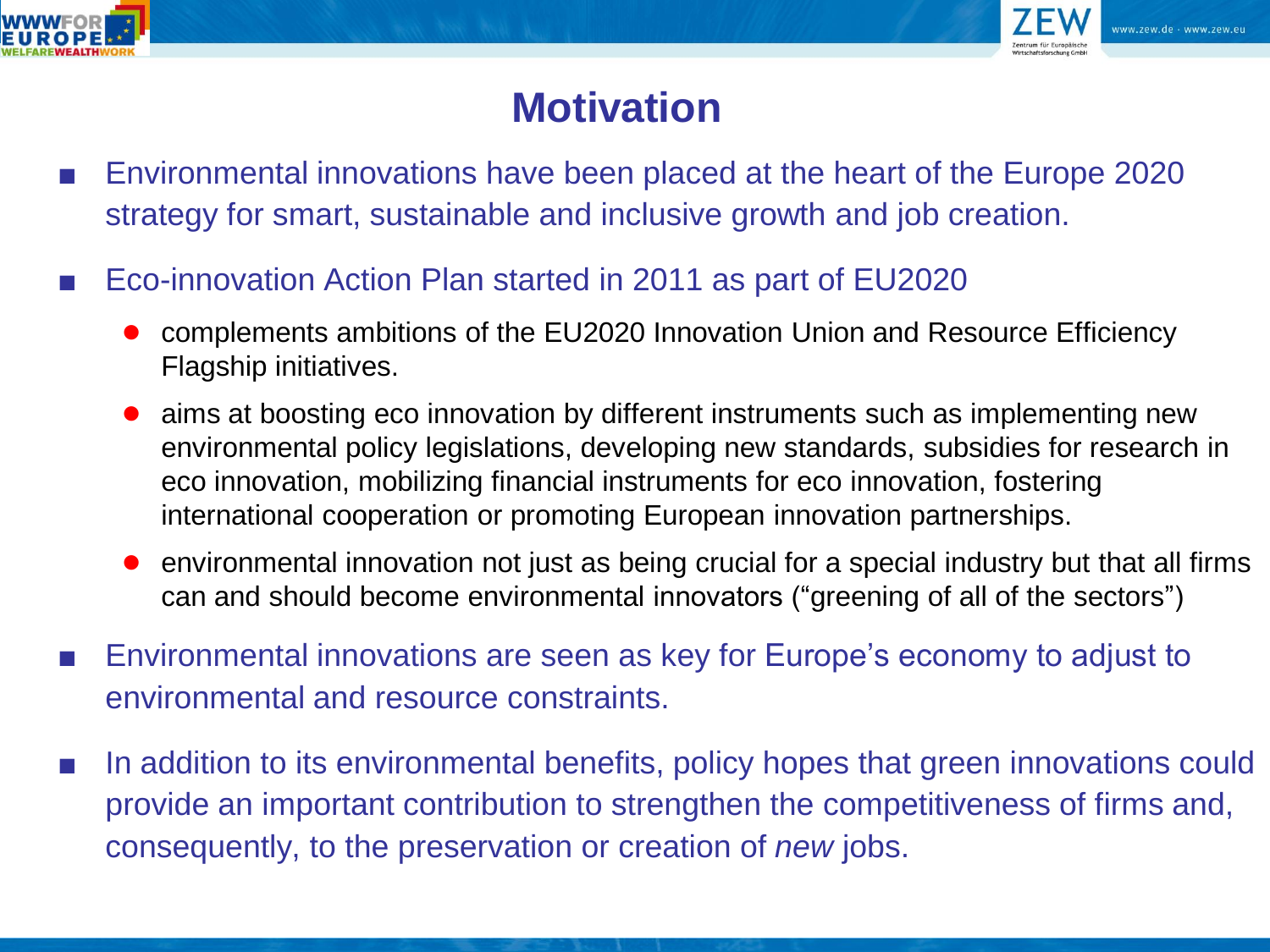



#### **Different channels through which environmental innovation affects employment growth**

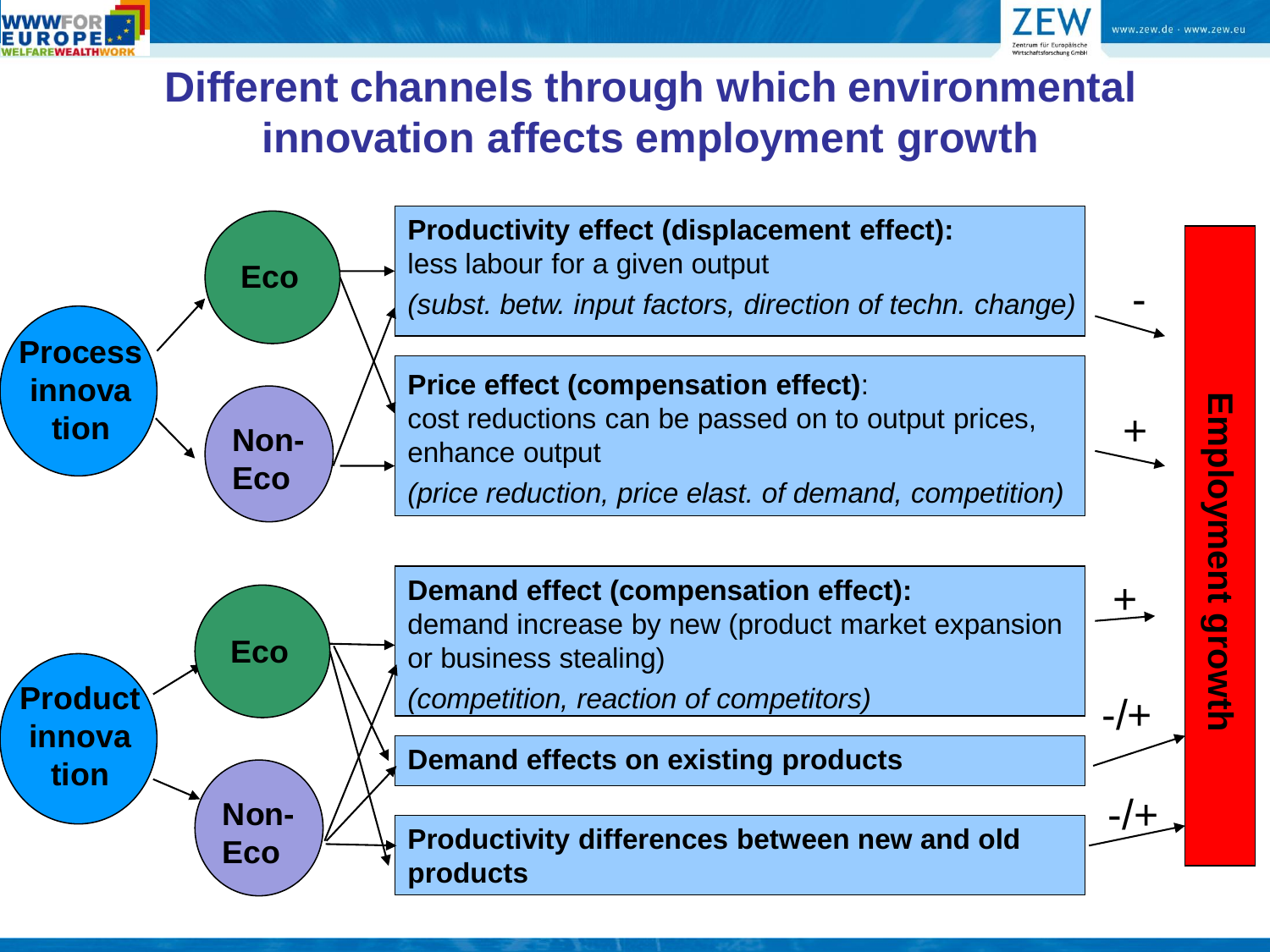



### **Key Questions**

- What would be the likely employment consequences of a shift towards green innovation in Europe?
	- Are environmental process innovation conducive to employment?
	- Do environmental product innovation stimulate employment?
	- Do environmental product or process innovation create larger or smaller employment changes compared to non-environmental innovations?
	- Are there any differences between countries or sectors in Europe?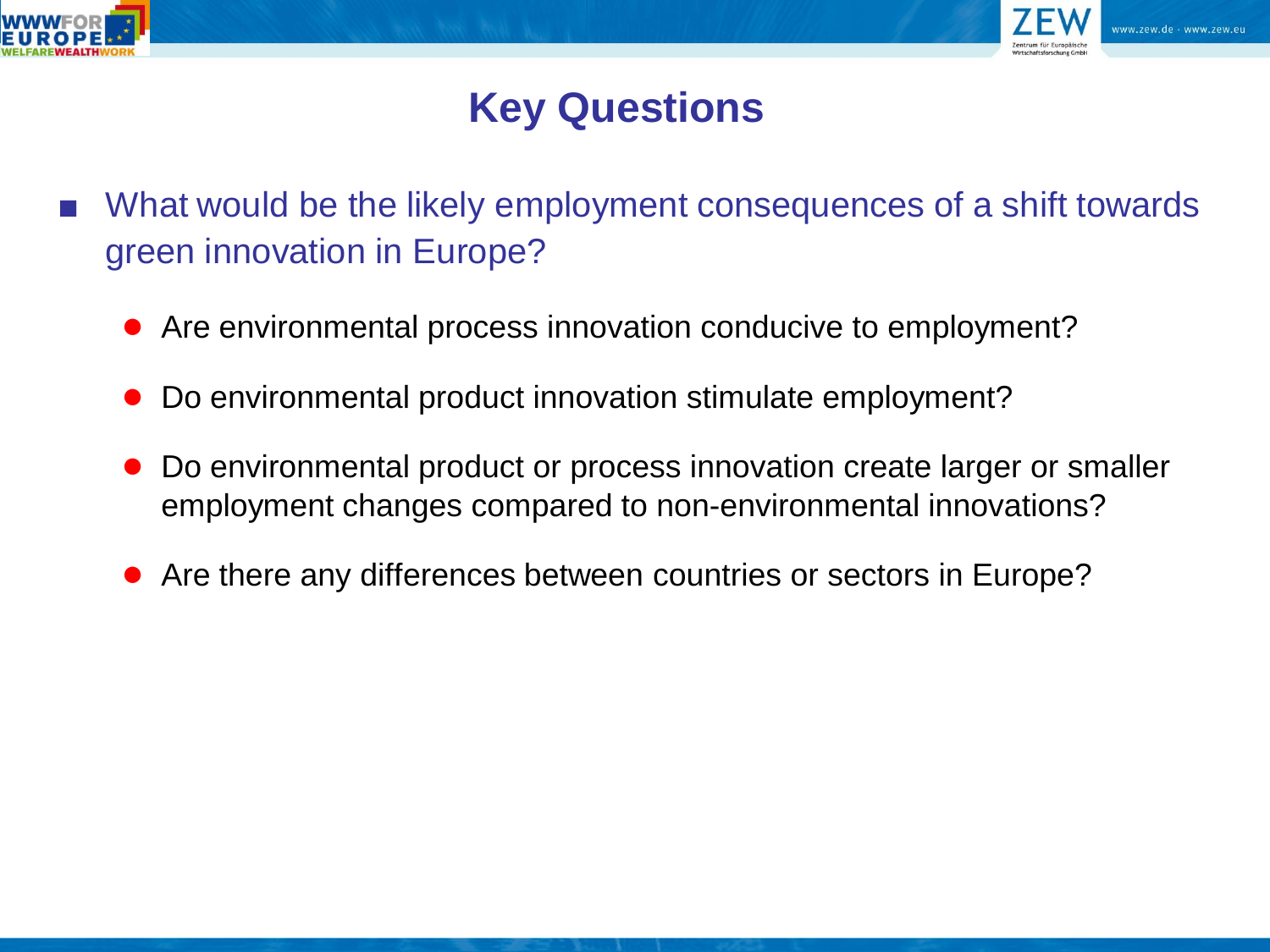



# **Empirical Evidence: Innovation-Employment Link**

#### Majority: Product innovations stimulated labour demand

e.g. König et al. (1995), Entorf and Pohlmeier (1990), Blechinger et al. (1997), Smolny (1998, 2002), Van Reenen (1997), Greenan and Guellec (2000), Garcia et al (2002), Peters (2004), Harrison et al (2014), Hall et al. (2009), Lachenmaier and Rottmann (2011), exception: Zimmermann (1991)

- No clear evidence for process innov.  $(-/0/+)$ , in services mainly no effect
- In manufacturing, no clear evidence whether product or process innovation is more important
- Scarce evidence on employment impacts of green innovation
	- Positive effects of environmental innovations in general (Bijman and Nijkamp 1988, Pfeiffer and Rennings 2001, Rennings and Zwick 2002, Harabi 2000, Rennings 2003)
	- Mixed effects of environmental product innovations (Horbach 2010, Rennings and Horbach 2013)
	- Seem to be larger compared to other non-environmental innovation (Horbach 2010)
	- Cleaner production more likely to increase employment compared to end-ofpipe technologies (Pfeiffer and Rennings 2001, Rennings and Zwick 2002)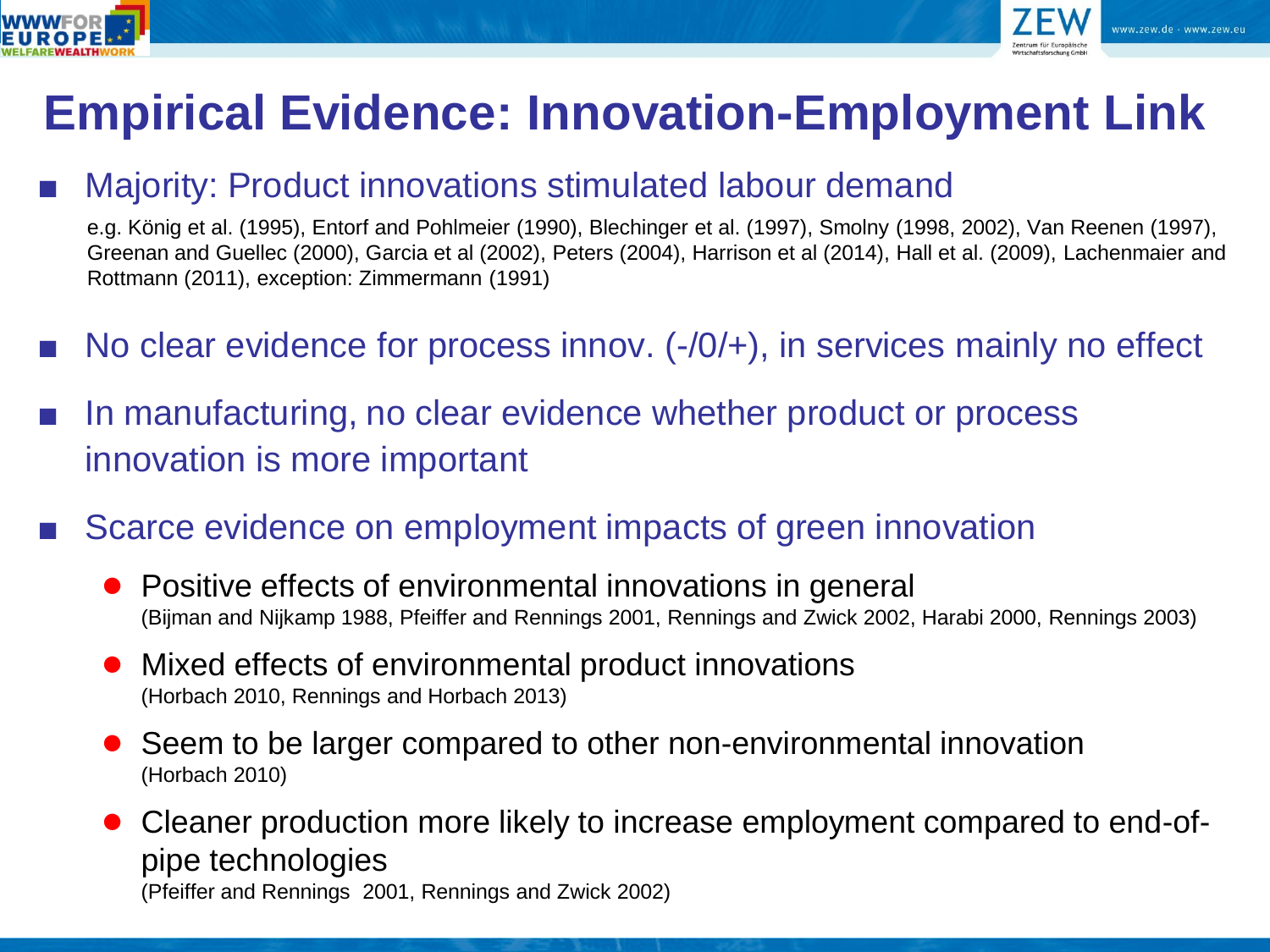

# **Empirical Approach**

- Extended version of multi-product model by Harrison et al. (2014)
- **Basic assumptions:** 
	- Multi-product approach: Two types of products: old and new products  $(i=1,2)$
	- Firm produces product *i=1* in *t=1* (old product). Output:  $Y_i = Y_{11}$
	- In *t*=2, a new product (*i*=2) can be introduced which replaces (completely or partially) the old product.

Output of new product:  $Y_{21} = 0$ ,  $Y_{22}$ . Output change of old product:  $\Delta Y_{1} = Y_{12} - Y_{11}$ 

● Production function:

roduction function:

\n
$$
Y_{it} = \theta_{it} F\left(K_{it}, L_{it}, M_{it}\right) e^{\eta + \omega_{it}} \quad i = 1, 2; t = 1, 2
$$

- Non-rival input: knowledge capital, drives efficiency of each process and proportionally raises marginal productivity of *K*, *L*, *M* by an efficiency parameter  $\theta_{ir}$ . *i*<br> *i* =  $\theta_{ir}F(K_{ir}, L_{ir}, M_{ir})e^{\eta + \omega_{ir}}$  *i* = 1, 2; *t* = 1, 2<br>
Non-rival input: knowledge capital, drives efficiency of each process and<br>
proportionally raises marginal productivity of *K*, *L*, *M* by an efficiency pa
- *Efficiency* in the production of the *old product* can increase due to *process*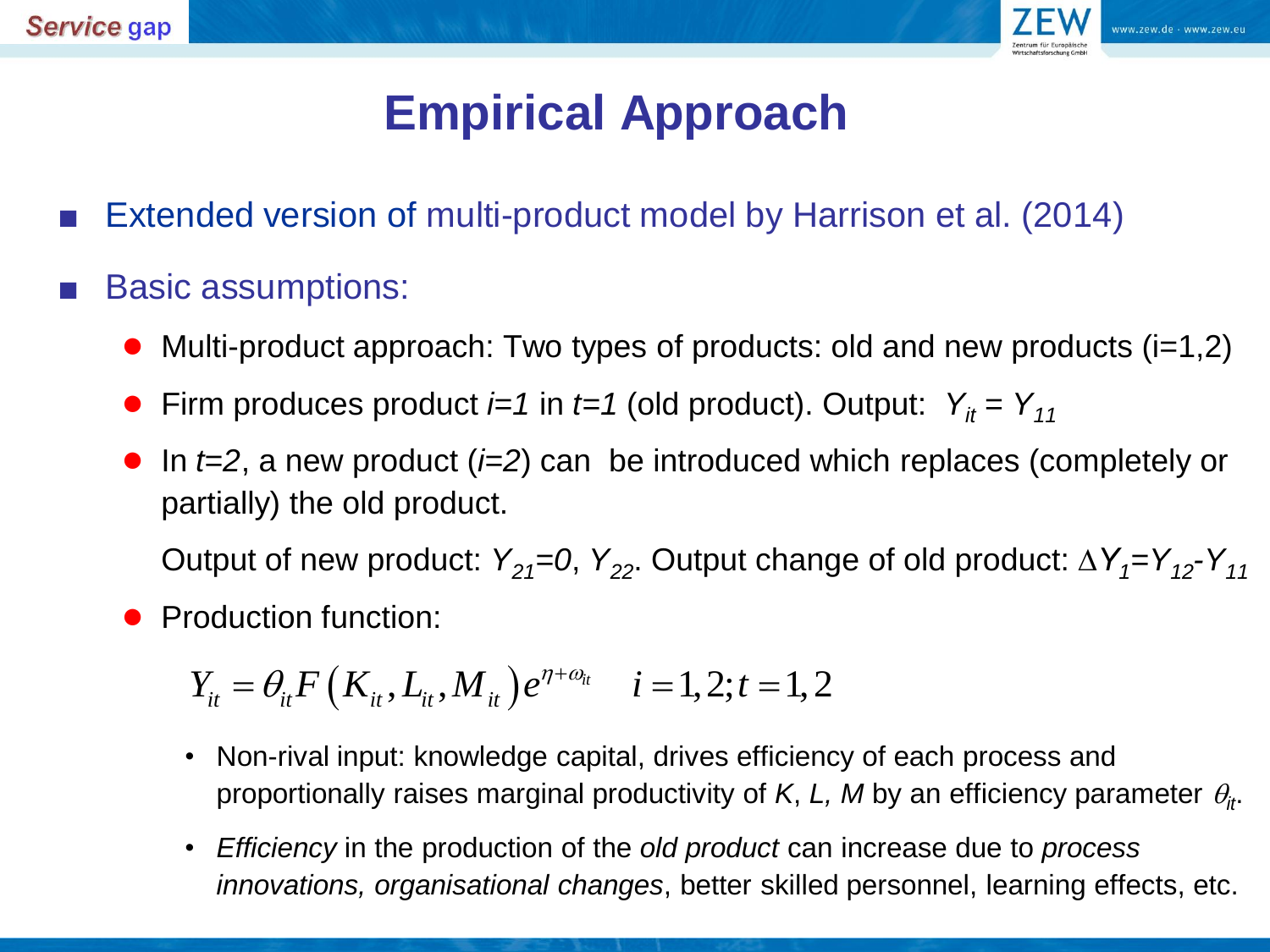

# **Empirical Approach**

■ Cost minimization leads to a decomposition of employment growth:

**Service gap**  
\n**孩 1** Cost minimization leads to a decomposition of employment growth:  
\n
$$
\frac{l}{\text{empty}} = -\left(\ln \theta_{12} - \ln \theta_{11}\right) + \left(\ln Y_{12} - \ln Y_{11}\right) + \left(\theta_{11}/\theta_{22}\right) \left(Y_{22}/Y_{11}\right) - \left(\omega_{12} - \omega_{11}\right)
$$
\n
$$
\frac{l}{\text{efficiency gain}} = -\left(\ln \theta_{12} - \ln \theta_{11}\right) + \left(\ln Y_{12} - \ln Y_{11}\right) + \left(\theta_{11}/\theta_{22}\right) \left(Y_{22}/Y_{11}\right) - \left(\omega_{12} - \omega_{11}\right)
$$
\n
$$
\frac{l}{\text{efficiency gain}} = -\left(\ln \theta_{12} - \ln \theta_{11}\right) + \left(\ln Y_{12} - \ln Y_{11}\right) + \left(\theta_{11}/\theta_{22}\right) \left(Y_{22}/Y_{11}\right) - \left(\omega_{12} - \omega_{11}\right)
$$
\n
$$
\frac{l}{\text{of the new product (+):} \text{shocks (+/-)}
$$
\n
$$
\frac{l}{\text{of the new product (+):} \text{shocks (+/-)}
$$
\n
$$
\frac{l}{\text{of the new product (+):} \text{shocks (+/-)}
$$
\n
$$
\frac{l}{\text{of the new product (+):} \text{shocks (+/-)}
$$
\n
$$
\frac{l}{\text{of the new product (+):} \text{shocks (+/-)}
$$
\n
$$
\frac{l}{\text{of the new product (+):} \text{shocks (+/-)}
$$
\n
$$
\frac{l}{\text{of the new product (+):} \text{shocks (+/-)}
$$
\n
$$
\frac{l}{\text{of the new product (+):} \text{shocks (+/-)}
$$
\n
$$
\frac{l}{\text{of the new product (+):} \text{shocks (+/-)}
$$
\n
$$
\frac{l}{\text{of the new product (+):} \text{shocks (+/-)}
$$

Econometric model:

 $l = \alpha_0 + \alpha_1 pc + y_1 + \beta y_2 + u$ 

■ Substitute unobserved real output growth rates  $(y_1, y_2)$  by observed<br>nominal sales growth rates  $(g_1, g_2)$  :<br> $l - (g_1 - \tilde{\pi}_1) = \alpha_0 + \alpha_1 pc + \beta g_2 + controls + v$ nominal sales growth rates  $(g_1, g_2)$ :

$$
l - (g_1 - \tilde{\pi}_1) = \alpha_0 + \alpha_1 pc + \beta g_2 + controls + v
$$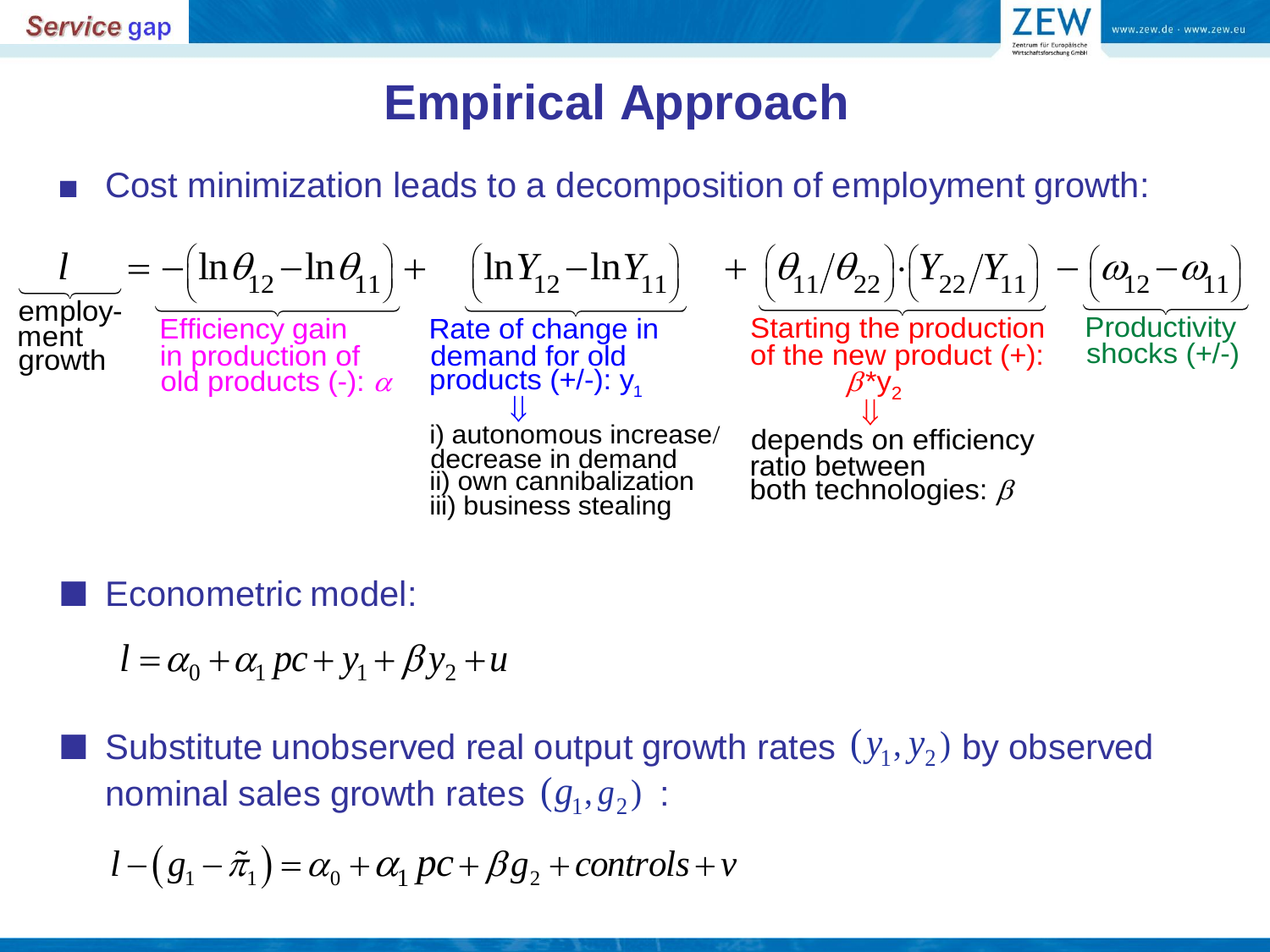



# **Empirical Approach**

#### **Extension: Differentiating**

- Efficiency gains due to environmental and non-environmental process innovation
- Sales growth due to new products with and without environmental benefits benefits<br>benefits<br> $l - (g_1 - \tilde{\pi}_1) = \alpha_0 + \alpha_1 pc_{\text{env}} + \alpha_2 pc_{\text{NE}} + \beta_{\text{ENV}} g_{2,\text{ENV}} + \beta_{\text{NE}} g_{2,\text{NE}} + v$

$$
l - (g_1 - \tilde{\pi}_1) = \alpha_0 + \alpha_1 pc_{\text{env}} + \alpha_2 pc_{\text{NE}} + \beta_{\text{ENV}} g_{2,\text{ENV}} + \beta_{\text{NE}} g_{2,\text{NE}} + v
$$

Employment growth rate

- Efficiency gains in the production of old products unrelated to process innovation (pc) / related to environmental pc / related to non-environmental pc Error term (  $\alpha_0$ ,  $\alpha_1$ ,  $\alpha_2$  **Efficiency gains in the production of old products unrelated to products** innovation (pc) / related to environmental pc / related to non-en<br>  $p c_{\text{EW}} / p c_{\text{NE}}$  **Environmental** / non-e
	- Environmental / non-environmental process innovation (dummy: 0/1)
- 
- Sales growth rate due to old products / environmental product innovations and non-environmental product innovations
- $\pi_{1}$

$$
\begin{aligned}\n\dot{\pi}_1 & \text{Price deflator for old products at an industry level (2-digit)} \\
& \text{Error term } (v = -E(\pi_1 - \tilde{\pi}_1) - \beta_{\text{ENV}} \pi_{2,\text{ENV}} v_{2,\text{ENV}} - \beta_{\text{NE}} \pi_{2,\text{NE}} v_{2,\text{NE}} + u)\n\end{aligned}
$$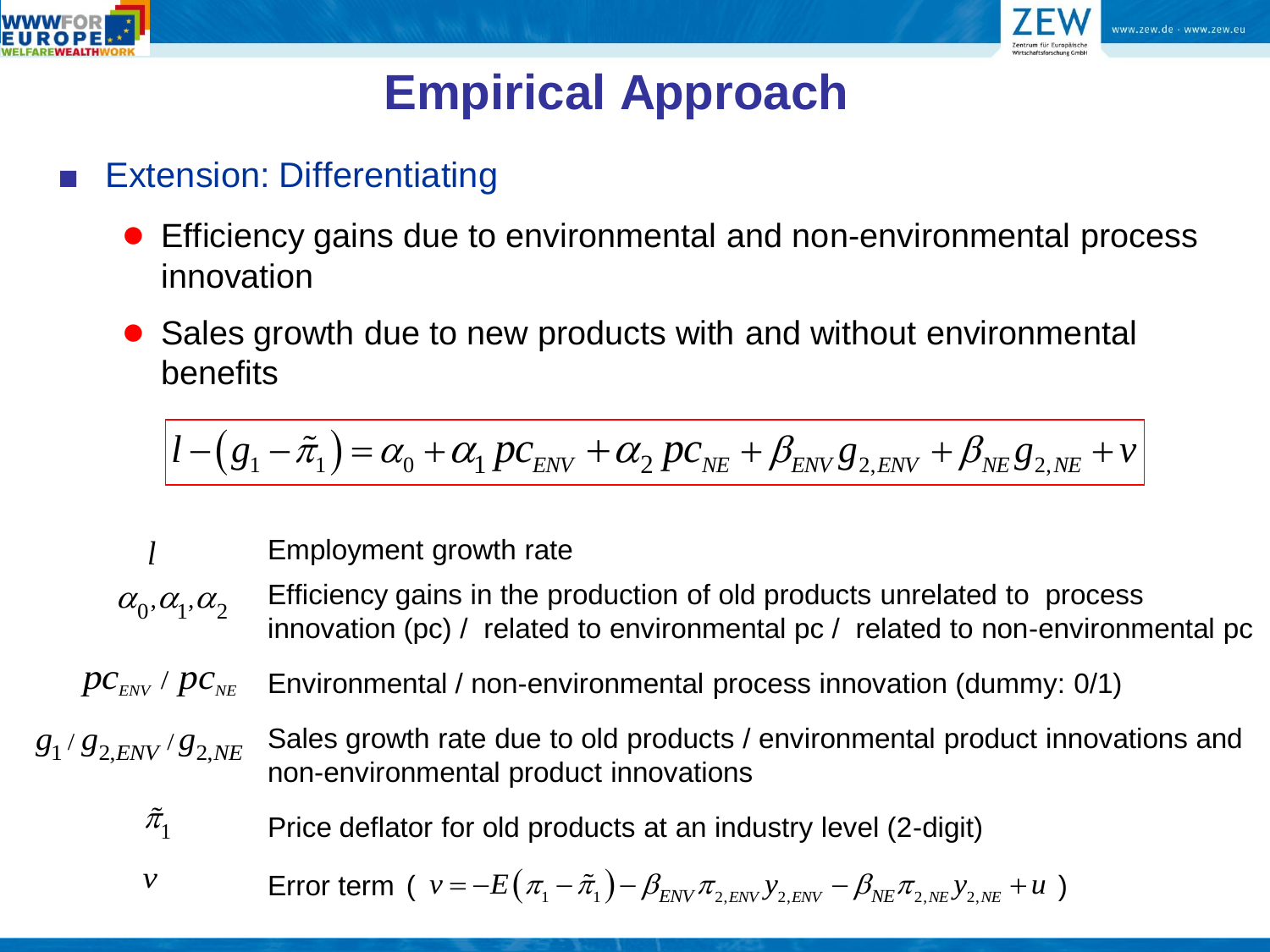



## **Data**

- European-wide Community Innovation Surveys (CIS)
- Representative straified random samples for all firms with 10+ employees in manufacturing and (almost all) service sectors
- CIS2008: focus on environmental product and process innovation
- Data on 64969 firms from 16 European countries
	- Germany, France, Italy, the Netherlands, Cyprus, Portugal, Malta, Luxemburg, Bulgaria, Czech Republic, Estonia, Hungary, Lithuania, Latvia, Romania, Slovakia each.

#### **Estimations**

| Pooled                                                                              |                  | N     | $\frac{0}{0}$ |
|-------------------------------------------------------------------------------------|------------------|-------|---------------|
| Manufacturing and services<br>Countries<br>• Sectors $-$ focus of this presentation | High-tech        | 1579  | 2.43          |
|                                                                                     | Medium-tech      | 17870 | 27.48         |
|                                                                                     | <b>►Low-tech</b> | 16030 | 24.65         |
|                                                                                     | <b>KIS</b>       | 12527 | 19.26         |
|                                                                                     | <b>LKIS</b>      | 17019 | 26.17         |
|                                                                                     |                  |       |               |

Among this group 30.1% belong to the food industry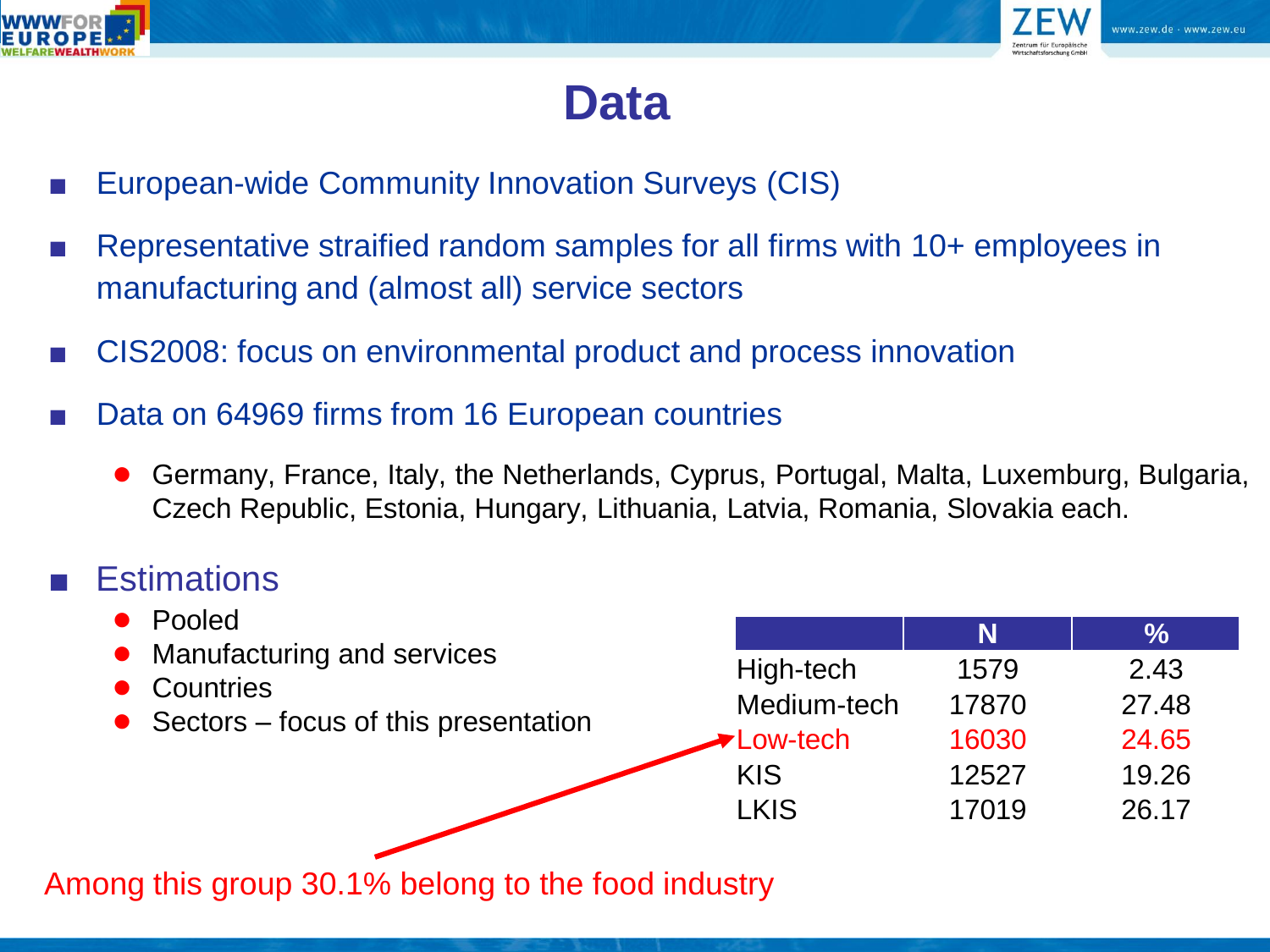



## **Key Variables**

|                             | Dependent Variable: $I - g_1 - \tilde{\pi}_1$                                                                                                                                                                                                                                                                                                                                                                                                |
|-----------------------------|----------------------------------------------------------------------------------------------------------------------------------------------------------------------------------------------------------------------------------------------------------------------------------------------------------------------------------------------------------------------------------------------------------------------------------------------|
|                             | Employment growth rate between 2006 and 2008 (in head counts)                                                                                                                                                                                                                                                                                                                                                                                |
| g <sub>1</sub>              | Sales growth due to old products between 2006 and 2008<br>Computed as total sales growth (g) minus sales growth with new products (g <sub>2</sub> )                                                                                                                                                                                                                                                                                          |
| $\tilde{\pi}_1$             | Price growth rate at industry level between 2006 and 2008                                                                                                                                                                                                                                                                                                                                                                                    |
| <b>Explantory variables</b> |                                                                                                                                                                                                                                                                                                                                                                                                                                              |
| <b>PCONLY</b>               | Process innovation related to old products in 2006-2008 (0/1)<br>1 if the firm introduced a new or significantly improved production process, distribution<br>method, or support activity for goods or services, but no product innovation                                                                                                                                                                                                   |
|                             | PCONLY_ENVEnvironmental process innovation (related to old products) in 2006-2008<br>1 if firm only introduced process innovations of which at least one had environmental<br>benefits (a reduction in material or energy use per unit of output, a slimming of the<br>CO2 footprint, a cut-back in the air, soil, water or noise pollution, a replacement of<br>dangerous materials or an improved recycling of waste, water and materials) |
|                             | PCONLY_NE Non-environmental process innovation (rel. to old products) in 2006-2008<br>1 if the firm introduced at least one process innovation without any environmental<br><u>benefits.</u>                                                                                                                                                                                                                                                 |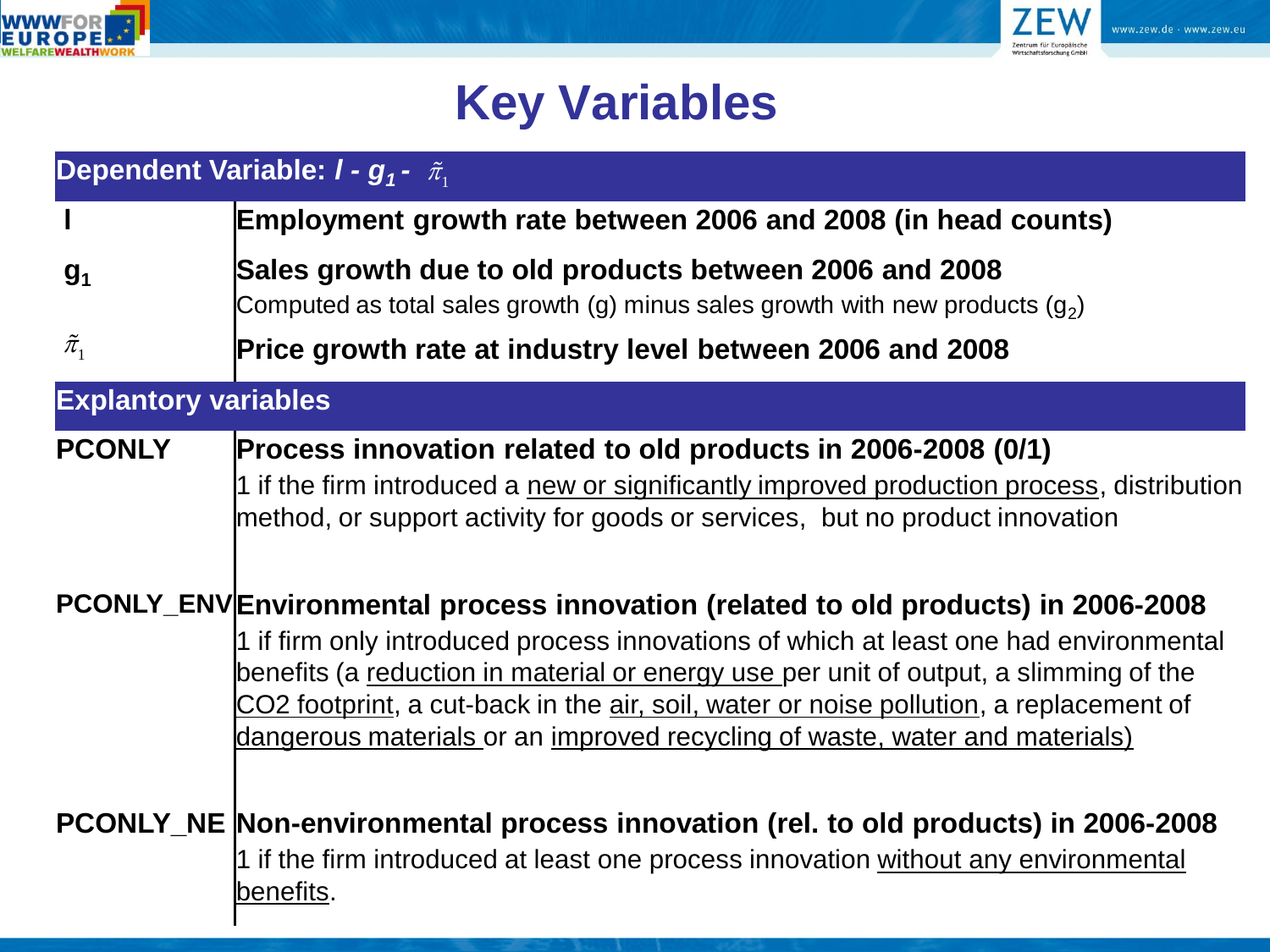



## **Key Variables**

| <b>Explantory variables</b> |                                                                                                                                                                                                                                                                                                                                         |  |  |  |
|-----------------------------|-----------------------------------------------------------------------------------------------------------------------------------------------------------------------------------------------------------------------------------------------------------------------------------------------------------------------------------------|--|--|--|
| <b>SGR NEWPD ENV</b>        | Sales growth rate due to new products between t-2 (2006) and t (2008)<br>for firms that have introduced at least one environmental product<br>linnovation.<br>calculated as share of sales with new products in 2008 * (sales in 2008/sales in<br>2006) * PD_ENV.                                                                       |  |  |  |
|                             | PD_ENV: An environmental-friendly product innovation is defined as the<br>introduction of a new product/service that offers environmental benefits to<br>customers through the use of these products/services wrt to reduced energy<br>use, reduced air, water, soil or noise pollution or improved recycling of product<br>lafter use. |  |  |  |
| <b>SGR NEWPD NE</b>         | Sales growth rate due to new products between t-2 (2006) and t (2008)<br>for firms that have introduced only non-environmental friendly<br>product innovations                                                                                                                                                                          |  |  |  |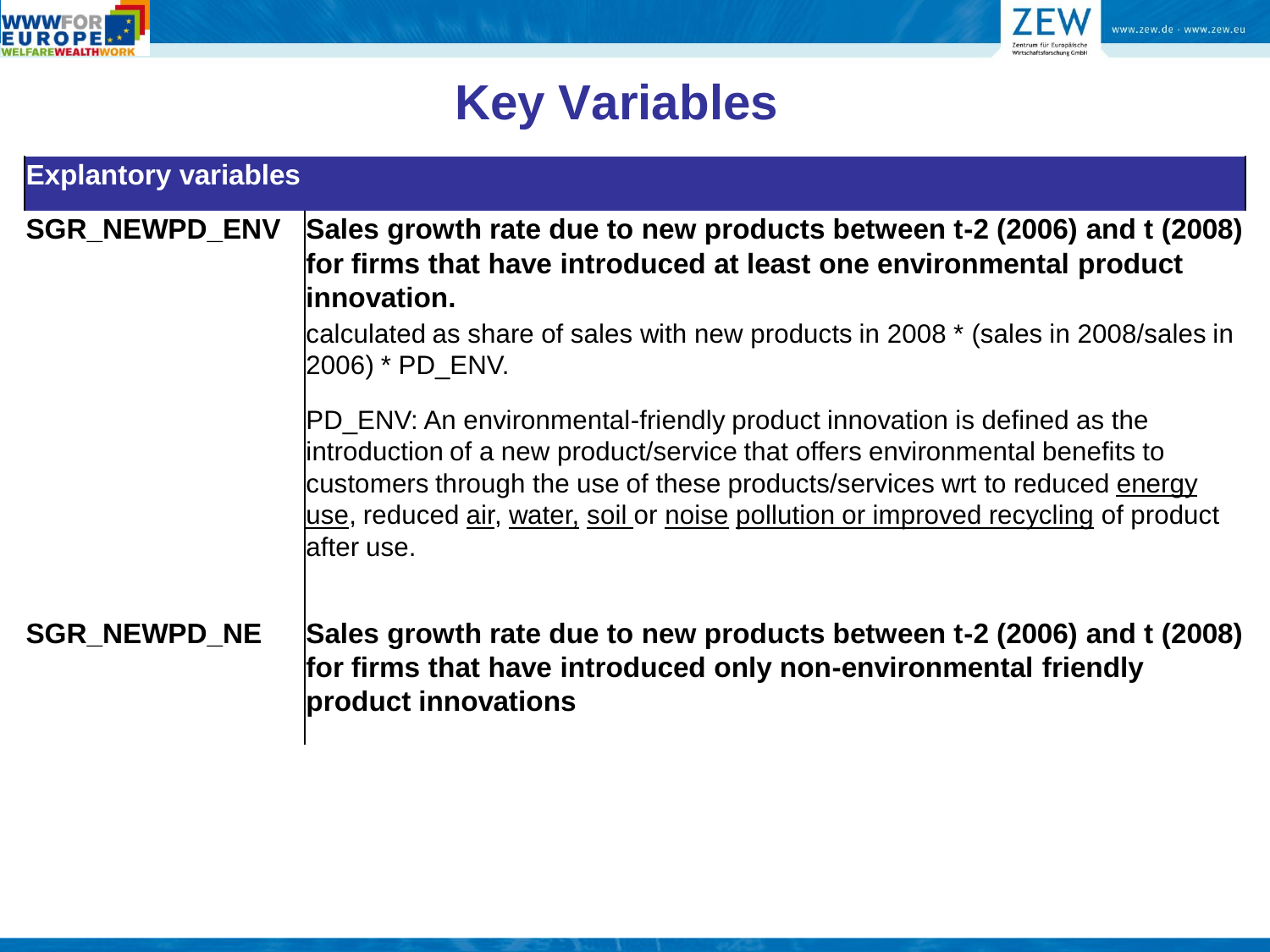



### **Share of Environmental Innovators**

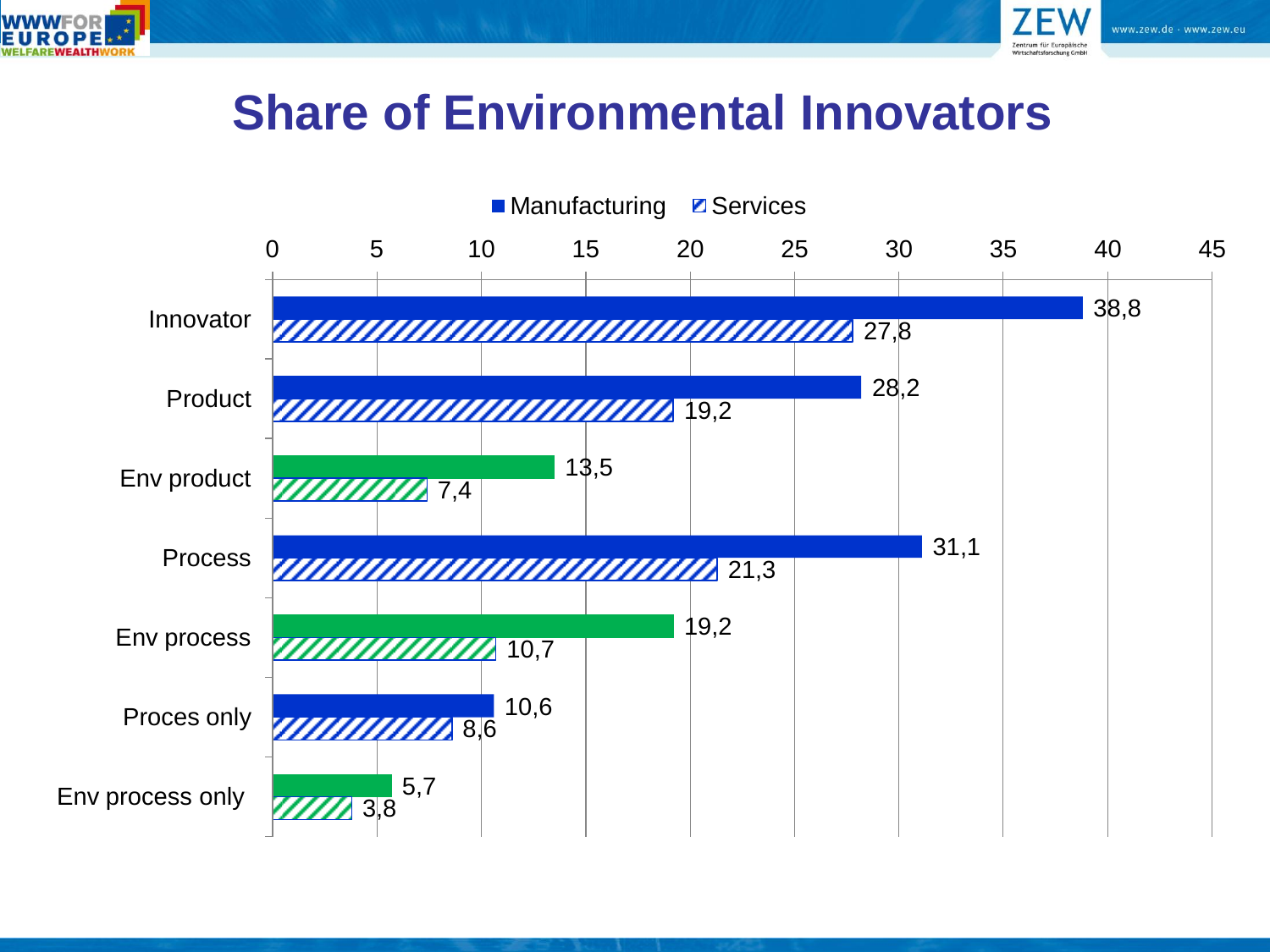



#### **Innovation - Employment Link by Sector**

|                                 | <b>High-tech</b>            |       | Medium-tech                    |       | Low-tech                       |       | <b>KIS</b>                  |       | <b>LKIS</b>                    |       |
|---------------------------------|-----------------------------|-------|--------------------------------|-------|--------------------------------|-------|-----------------------------|-------|--------------------------------|-------|
| Constant                        | 1.504                       |       | 0.592                          |       | 2.334                          |       | $-4.811$                    |       | 1.891                          |       |
| <b>SGR_NEWPD_ENV</b>            | (4.137)<br>0.984            | $***$ | (1.886)<br>1.033               | $***$ | (1.564)<br>0.977               | $***$ | (4.736)<br>0.959            | $***$ | (1.338)<br>0.919               | $***$ |
| <b>SGR_NEWPD_NE</b>             | (0.092)<br>1.060            | $***$ | (0.048)<br>0.973               | $***$ | (0.051)<br>0.984               | $***$ | (0.060)<br>0.902            | $***$ | (0.050)<br>1.078               | $***$ |
| <b>PCONLY ENV</b>               | (0.103)<br>4.049<br>(3.773) |       | (0.059)<br>$-0.248$<br>(1.335) |       | (0.062)<br>$-1.584$<br>(1.287) |       | (0.042)<br>2.118<br>(1.963) |       | (0.083)<br>$-1.587$<br>(1.567) |       |
| <b>PCONLY NE</b>                | $-6.536$<br>(5.047)         |       | $-4.084$<br>(1.930)            | $***$ | $-3.746$<br>(1.781)            | $***$ | $-0.698$<br>(2.024)         |       | 0.825<br>(2.092)               |       |
| R <sub>2_adj</sub>              | 0.557                       |       | 0.451                          |       | 0.407                          |       | 0.358                       |       | 0.331                          |       |
| Wald-Test: $\beta_{FN}$ =1      | 0.858                       |       | 0.500                          |       | 0.651                          |       | 0.489                       |       | 0.104                          |       |
| Wald-Test: $\beta_{NF} = 1$     | 0.563                       |       | 0.642                          |       | 0.795                          |       | 0.021                       | $***$ | 0.346                          |       |
| <b>PCONLY: ENV=NE</b>           | $0.076$ *                   |       | $0.080$ *                      |       | 0.294                          |       | 0.295                       |       | 0.330                          |       |
| SGR NEWPD: ENV=NE               | 0.604                       |       | 0.480                          |       | 0.941                          |       | 0.508                       |       | 0.154                          |       |
| <b>Tests on Exogeneity</b>      |                             |       |                                |       |                                |       |                             |       |                                |       |
| <b>SGR NEWPD ENV&amp;NE</b>     | $0.014$ **                  |       | 0.000                          | ***   | $0.014$ **                     |       | 0.000                       | ***   | 0.000                          | ***   |
| <b>Tests on instr. Validity</b> |                             |       |                                |       |                                |       |                             |       |                                |       |
| Sargan/Hansen J-Test            | 0.877                       |       | 0.521                          |       | 0.393                          |       | 0.522                       |       | 0.880                          |       |
| F-stat SGR_NEWPD_ENV            | 25.53                       | ***   | 83.65                          | $***$ | 82.80                          | ***   | 74.03                       | $***$ | 61.99                          | ***   |
| F-stat SGR NEWPD NE             | 21.75                       | ***   | 50.86                          | ***   | 92.52                          | ***   | 165.36                      | ***   | 45.59                          | ***   |
| Test on weak inst.              |                             |       |                                |       |                                |       |                             |       |                                |       |
| Cragg-Donald F test             | 51.29                       | ***   | 375.42                         | ***   | 302.03                         | ***   | 240.57                      | ***   | 344.39                         | ***   |
| Kleibergen-Paap F test          | 22.37                       | ***   | 44.20                          | ***   | 39.26                          | ***   | 38.08                       | ***   | 27.27                          | ***   |
| Number of obs                   | 1579                        |       | 17870                          |       | 16030                          |       | 12527                       |       | 17019                          |       |

Additionally included but not reported: country, industry (2-digit), size and ownership dummies Estimation method: IV, instruments: RANGE, R&D, CLIENT, ENVREG, ENVAGREE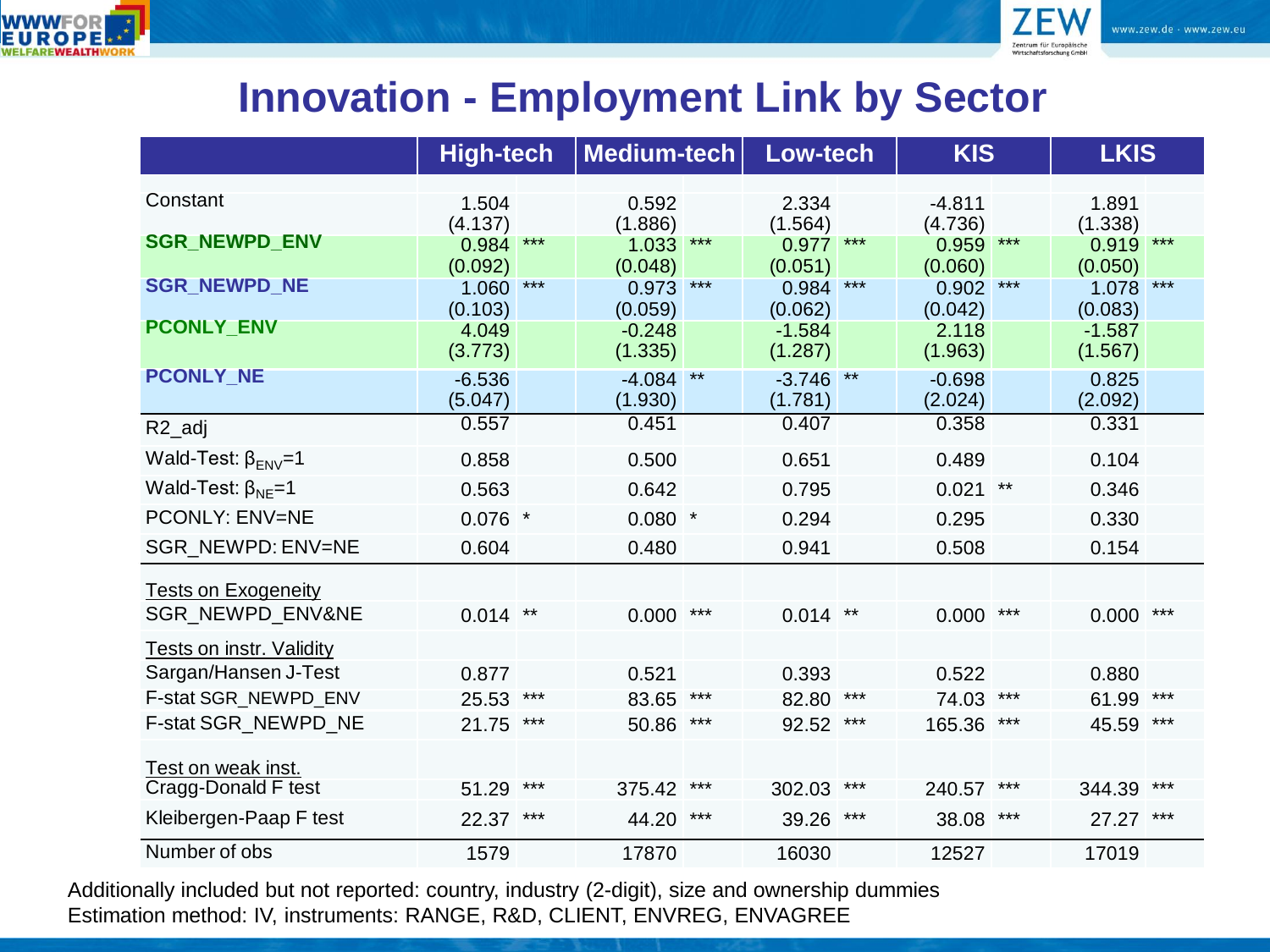



# **Key Findings**

- **New products of environmental product innovators stimulate employment growth in** *all* **sectors**
	- In High-, Medium-, Low-tech and LKIS: coefficient of 1
		- A one-percent increase in the sales due to new products also increases *gross* employment by one percent
		- Implies that old and new products of environmental product innovators are produced with the same efficiency (no productivity effects of new products)
	- Environmental PD are produced with higher efficiency in KIS
- **New products of non-environmental product innovators stimulate employment growth in** *all* **sectors**
	- Coefficient is not significantly different from 1 implying that old and new products of non-environmental product innovators are produced with the same efficiency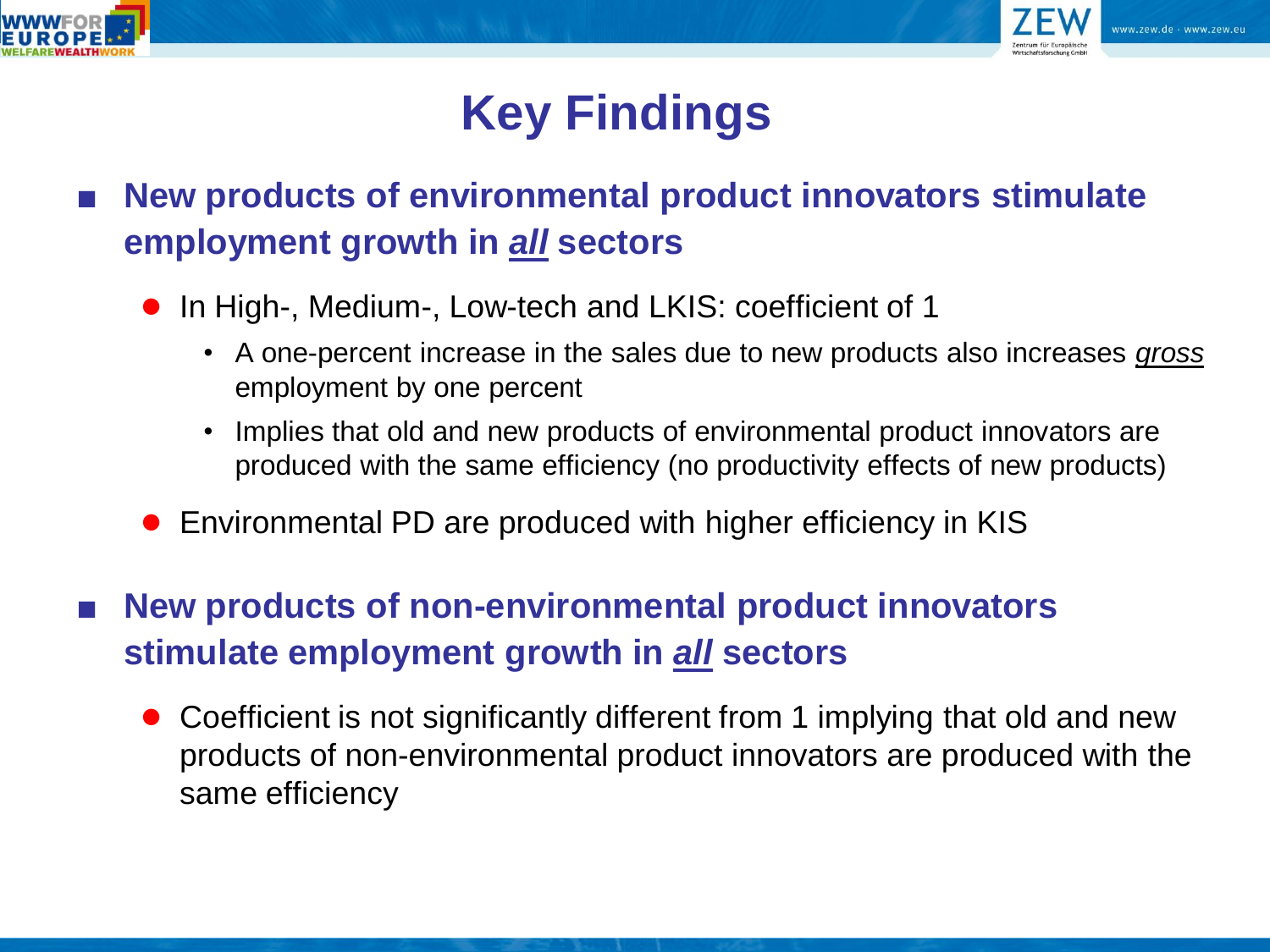



## **Key Findings**

#### ■ **No employment effects of environmental process innovation**

- Negative displacement and positive compensation effects outweigh each other
- **Weak evidence of labour displacement of non-environmental process innovation**
	- Effect is negative in majority of sectors (labour displacement) though only significant in Medium- and Low-tech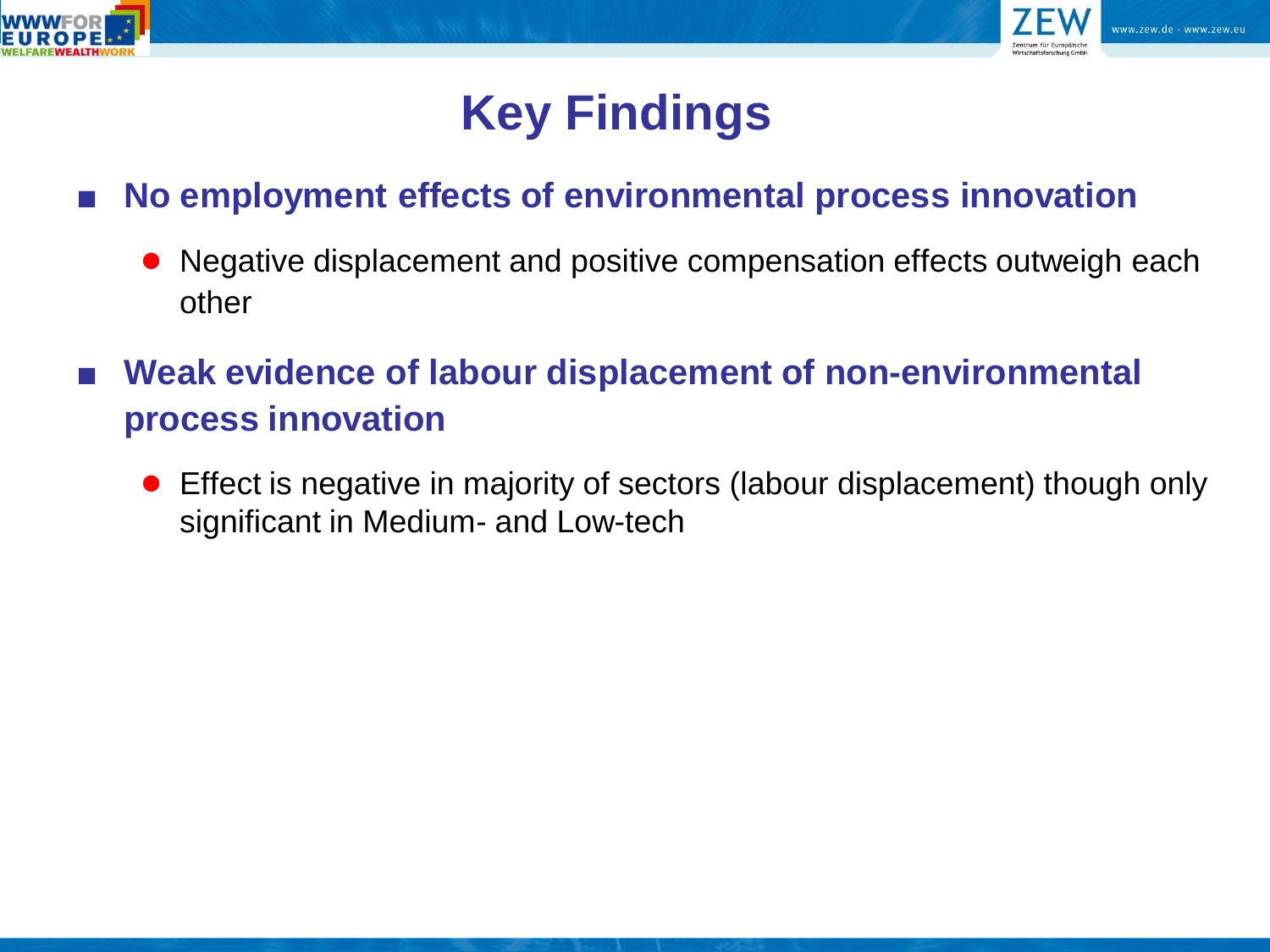



## **Quantitative Contribution of Innovation to Employment Growth: A Decomposition**

■ Based on estimation, average employment growth can be decomposed into

Based on estimation, average employment growth can be decomposed in  
\n
$$
l = \hat{\alpha}_{0,IS} + \hat{\alpha}_{1} p c_{ENV} + \hat{\alpha}_{2} p c_{NE} + \left[1 - I(g_{2,ENV} > 0 \cup g_{2,NE} > 0)\right](g_{1} - \tilde{\pi}_{1}) + I(g_{2,ENV} > 0)(g_{1} - \tilde{\pi}_{1} + \hat{\beta}_{ENV} g_{2,ENV}) + I(g_{2,NE} > 0)(g_{1} - \tilde{\pi}_{1} + \hat{\beta}_{NE} g_{2,NE}) + \hat{v}
$$

**General productivity trend in production of old products (industry & size specific)** 

- 2: Displacement effect of process innovation related to old products
	- for environmental process innovation (2a)
	- for non-environmental process innovation (2b)
- 3: Output growth due to old products (for non-product innovators)
- 4: Net contribution of product innovation
	- for environmental product innovators (4a)
	- for non-environmental product innovators (4b)
	- $\rightarrow$  increases in demand for new products and (positive or negative) shift in demand for the old product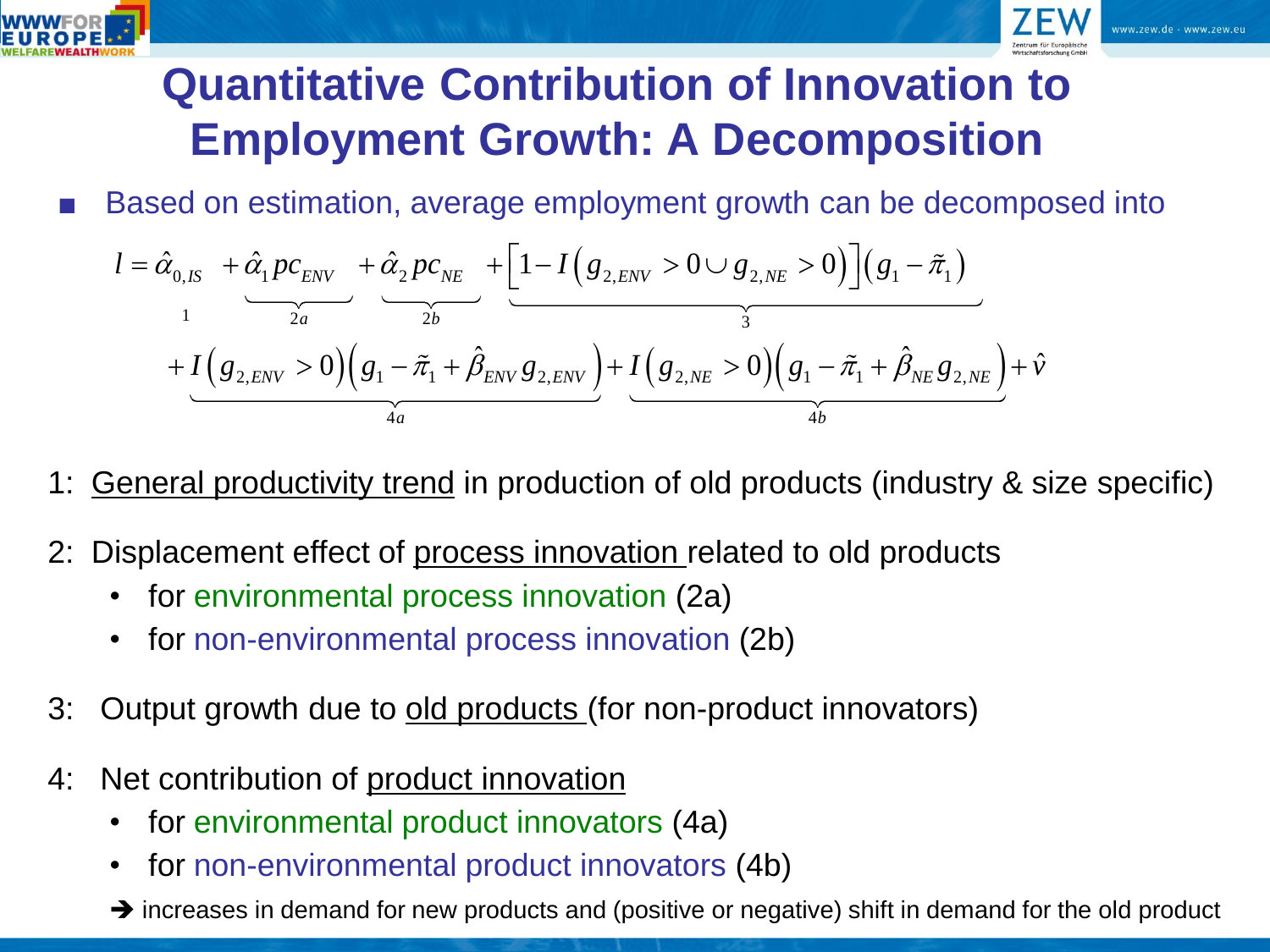



## **Decomposition of Employment Growth**

|                                                                 | <b>High</b> | <b>Medium</b> | <b>Low</b> | <b>KIS</b> | <b>LKIS</b> |
|-----------------------------------------------------------------|-------------|---------------|------------|------------|-------------|
| <b>Employment growth</b>                                        | 6.5         | 5.6           | 3.2        | 11.1       | 8.8         |
| Decomposed into                                                 |             |               |            |            |             |
| General productivity trend in production of old products<br>(1) | $-15.2$     | $-7.2$        | $-4.4$     | $-6.4$     | $-5.0$      |
| (2) Gross effect of process innovations related to old products | 0.0         | $-0.2$        | $-0.3$     | 0.1        | $-0.1$      |
| (2a) <b>environmental process</b> innovations                   | 0.2         | 0.0           | $-0.1$     | 0.1        | $-0.1$      |
| (2b) non-environmental process innovation                       | $-0.2$      | $-0.2$        | $-0.2$     | 0.0        | 0.0         |
| (3) Output growth of old products for non-product innovators    | 9.4         | 8.7           | 6.0        | 12.1       | 11.6        |
| (4) Net contribution of product innovations                     | 12.4        | 4.2           | 1.9        | 5.4        | 2.2         |
| (4a) output reduction in old products                           | $-8.4$      | $-6.4$        | $-5.3$     | $-4.8$     | $-3.4$      |
| (4b) output increase in new products for environmental pd       | 9.7         | 5.5           | 3.0        | 3.2        | 2.5         |
| (4c) output increase in new products for non-environmental pd   | 11.1        | 5.1           | 4.1        | 7.0        | 3.1         |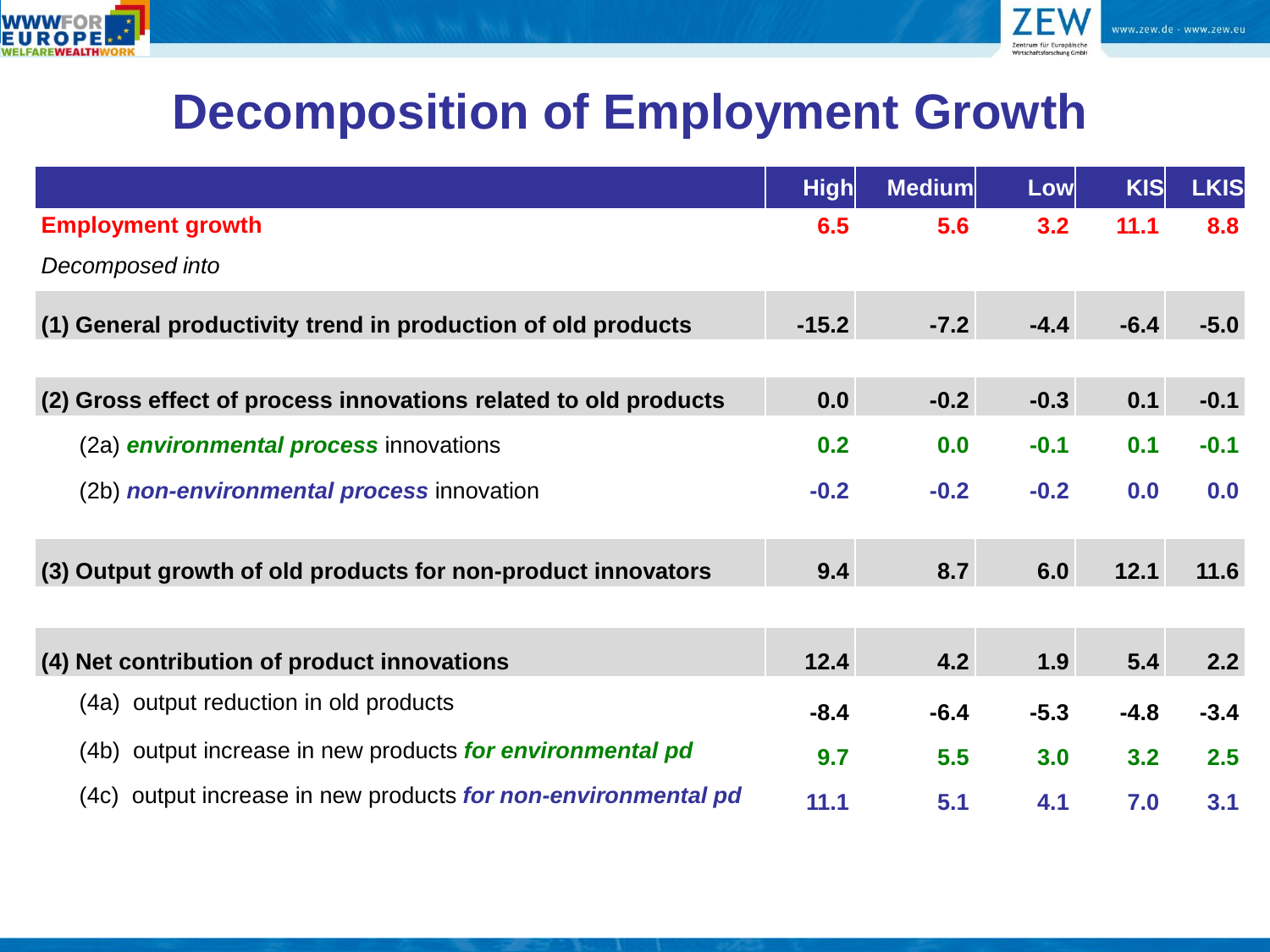



# **Key Findings**

- **Net contribution of product innovation to employment growth is positive and sizable in all sectors.** 
	- Range of 2 to 5%, with a much larger impact in High-Tech.
	- Both environmental and non-environmental product innovators have contributed to a considerable amount to employment growth.
		- Non-environmental product innovators contributed more to employment growth than environmental product innovators, exception: Medium-tech
		- Observed differences in the contribution of environmental and non-environmental product innovation to employment growth are mainly a result of differences in the average innovation engagement and innovation success across sectors,
		- but not by differences in the transformation of a given level of innovation success to employment growth.
- But product innovations have contributed less to employment growth than old products in all sectors except for High-tech.
- Contribution of both environmental and non-environmental process innovation is rather small in terms of magnitude.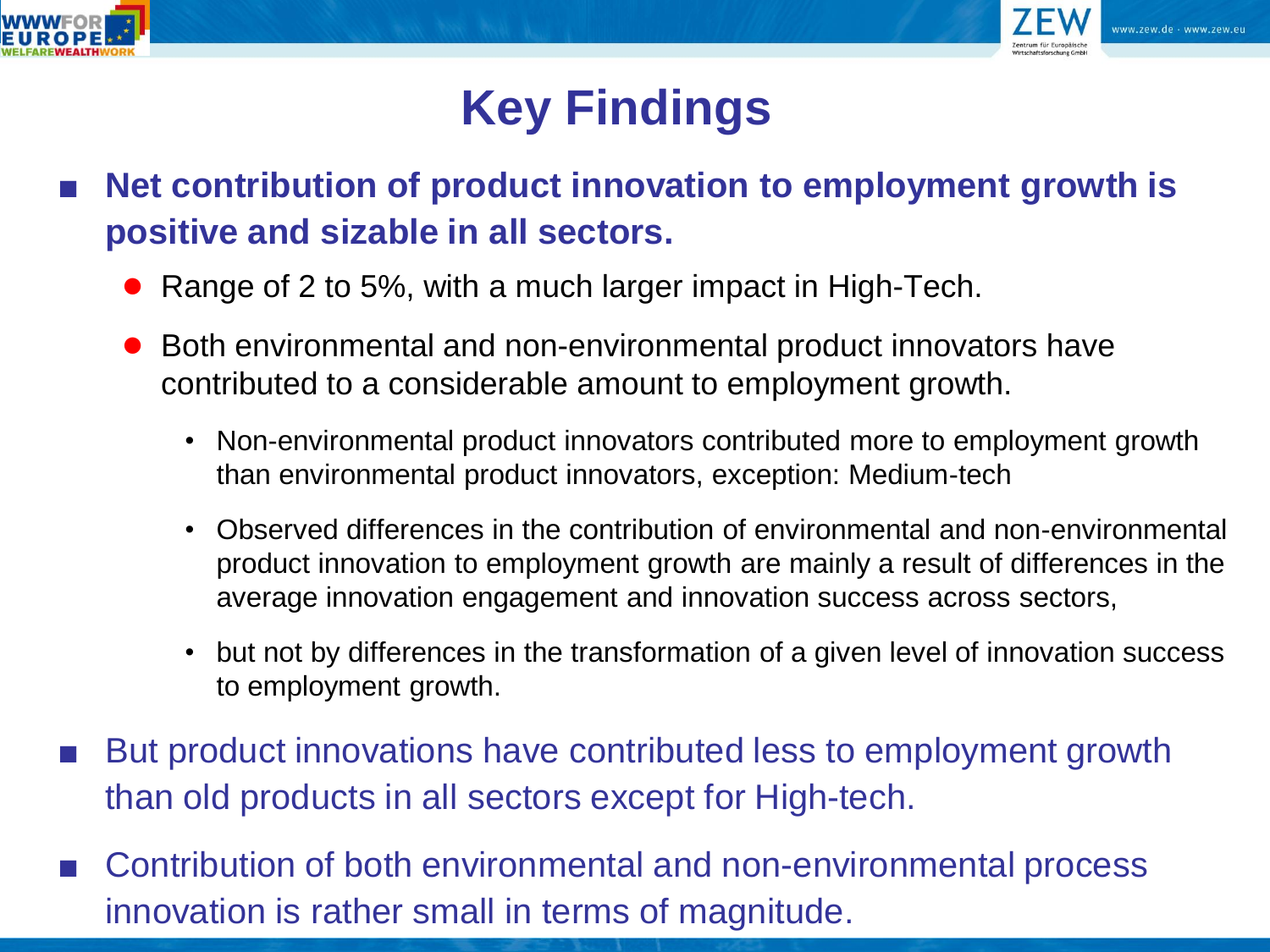



## **Policy Conclusions**

- From the perspective of generating smart and sustainable (employment) growth, policy should stimulate both types of product innovation.
- A stronger focus of environmental-friendly product innovation compared to nonenvironmental-friendly product innovation will most likely not have different employment impacts
	- Estimated gross employment effect of product innovation for both types of product innovators are very similar in nearly all sectors and countries.
	- Observed differences in the contribution of both types of product innovation across countries are thus a result of differences in the average innovation engagement and innovation success across countries, but not of differences in the transformation of a given level of innovation success to employment growth.
	- Assuming no structural breaks, this opens up similar employment potentials across sectors/countries if policy is successful in stimulating environmental innovation.
- No significant trade-off between more environmental-friendly production technologies and employment growth. From that result we might also infer that there is no trade-off between employment growth and stricter environmental regulations (in different fields).